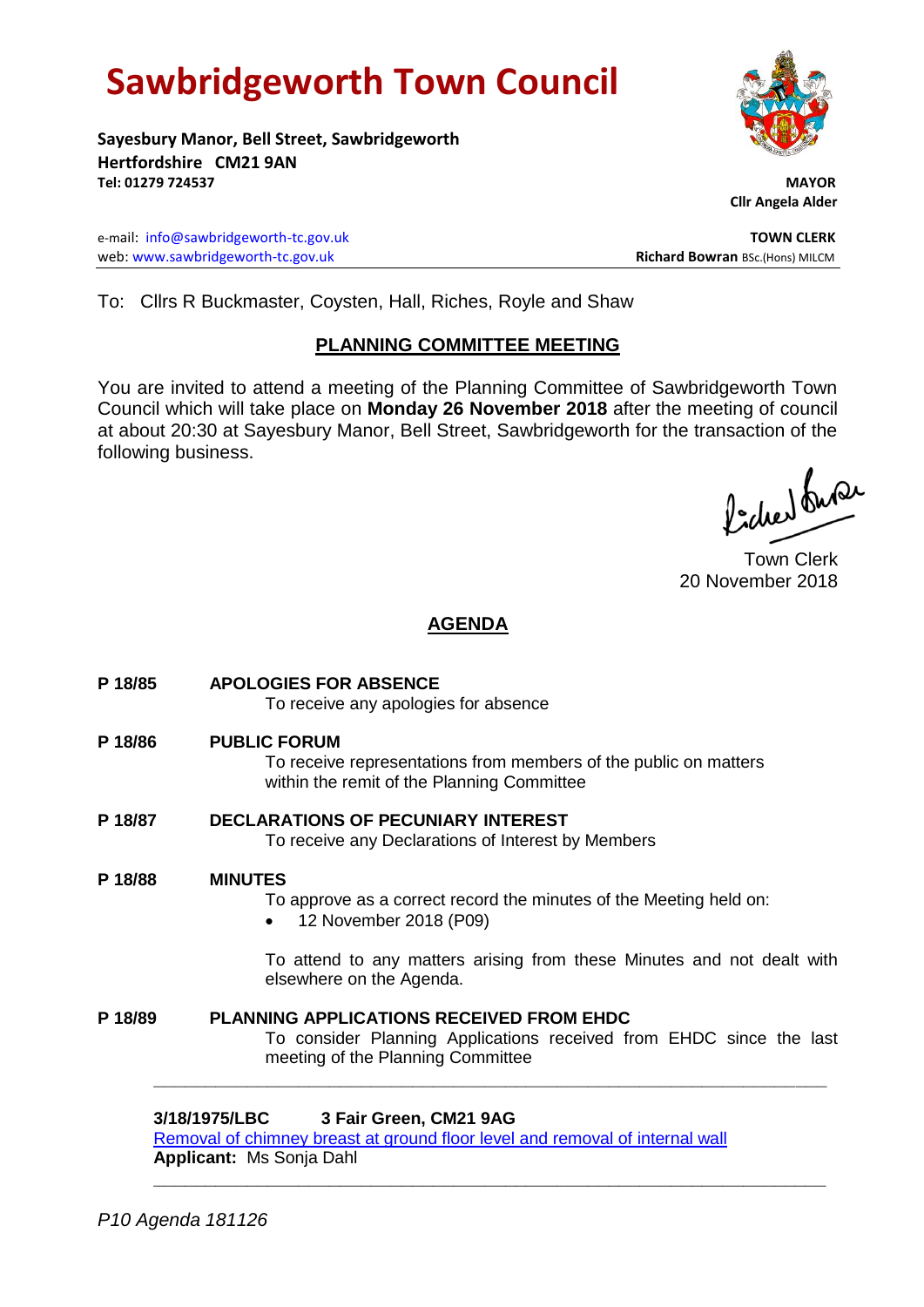#### **3/18/2507/HH 11 Stoneleigh, CM21 0BT**

[Two storey side extension, erection of porch, conversion to garage and replacement of](https://publicaccess.eastherts.gov.uk/online-applications/applicationDetails.do?activeTab=documents&keyVal=PI6XUVGLGTF00)  [tiles. Insertion of door and window to flank elevation and alterations to fenestration.](https://publicaccess.eastherts.gov.uk/online-applications/applicationDetails.do?activeTab=documents&keyVal=PI6XUVGLGTF00) **Applicant:** Mr Navin Sood

**\_\_\_\_\_\_\_\_\_\_\_\_\_\_\_\_\_\_\_\_\_\_\_\_\_\_\_\_\_\_\_\_\_\_\_\_\_\_\_\_\_\_\_\_\_\_\_\_\_\_\_\_\_\_\_\_\_\_\_\_\_\_\_\_\_**

**\_\_\_\_\_\_\_\_\_\_\_\_\_\_\_\_\_\_\_\_\_\_\_\_\_\_\_\_\_\_\_\_\_\_\_\_\_\_\_\_\_\_\_\_\_\_\_\_\_\_\_\_\_\_\_\_\_\_\_\_\_\_\_\_\_**

#### **P 18/90 LATE PLANNING APPLICATIONS**

To deal with Planning Applications received from EHDC following the Publication of this Agenda and received before 23 November 2018

**P 18/91 PLANNING DECISIONS MADE BY EHDC** To receive Planning Decisions from EHDC

#### **3/18/1773/FUL Fairswell, 25 Vantorts Road, CM21 9NA**

Demolition of existing dwelling and erection of 3no. dwellings with associated car parking and landscaping **Applicant:** Mr David Needham *STC Comment:* No objection. *EHDC Decision:* Granted

**\_\_\_\_\_\_\_\_\_\_\_\_\_\_\_\_\_\_\_\_\_\_\_\_\_\_\_\_\_\_\_\_\_\_\_\_\_\_\_\_\_\_\_\_\_\_\_\_\_\_\_\_\_\_\_\_\_\_\_\_\_\_\_\_\_**

**\_\_\_\_\_\_\_\_\_\_\_\_\_\_\_\_\_\_\_\_\_\_\_\_\_\_\_\_\_\_\_\_\_\_\_\_\_\_\_\_\_\_\_\_\_\_\_\_\_\_\_\_\_\_\_\_\_\_\_\_\_\_\_\_\_**

#### **3/18/2128/HH 23 High Wych Road, CM21 0HE**

First floor rear extension and alterations to rear fenestration **Applicant:** Mrs Anne and Michelle Thomas and Cayle **STC Comment:** Objection. Committee in agreement with neighbours concerns regarding loss of light *EHDC Decision:* Application withdrawn by Applicant/Agent

**\_\_\_\_\_\_\_\_\_\_\_\_\_\_\_\_\_\_\_\_\_\_\_\_\_\_\_\_\_\_\_\_\_\_\_\_\_\_\_\_\_\_\_\_\_\_\_\_\_\_\_\_\_\_\_\_\_\_\_\_\_\_\_\_\_**

## **3/18/2129/LBC 23 High Wych Road, CM21 0HE**

First floor rear extension, alterations to rear fenestration and internal alterations and internal alterations at ground floor comprising the removal of the bathroom, provision of an internal partition and door to create W/C and breakfast room together with the provision of an internal partition and door to create a bathroom and hallway at first floor level. **Applicant:** Mrs Anne and Michelle Thomas and Cayle

**\_\_\_\_\_\_\_\_\_\_\_\_\_\_\_\_\_\_\_\_\_\_\_\_\_\_\_\_\_\_\_\_\_\_\_\_\_\_\_\_\_\_\_\_\_\_\_\_\_\_\_\_\_\_\_\_\_\_\_\_\_\_\_\_\_**

*STC Comment:* No comment

*EHDC Decision:* Application withdrawn by Applicant/Agent

#### **P 18/92 PLANNING APPEALS**

To receive notification from EHDC of Planning Appeals

Plans are no longer available in the Council Office for inspection. They are available on-line on the East Herts District Council web-site.

Members of the public and press are cordially invited to attend all meetings of the Council and its committees.